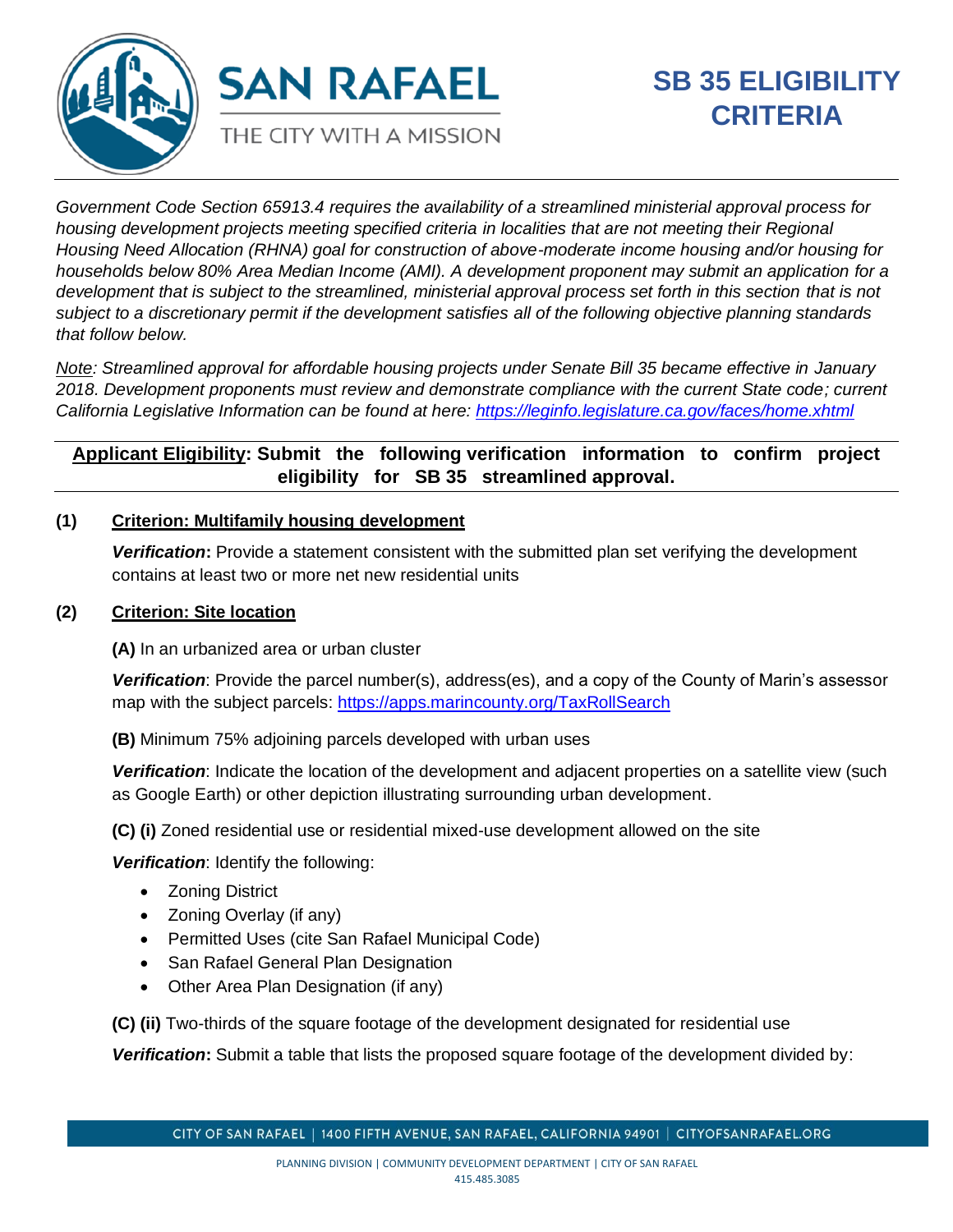

- Residential area not including underground space, such as basements of underground parking garages
- Commercial area (if any)
- Underground space, such as basement or underground parking (if any)

# **(3) Criterion: Commitment to land use restriction for the affordable units in the project for the required duration**

*Verification*: Provide a written statement acknowledging the commitment and identify the form of anticipated recorded land use restriction and its duration, depending on the proposed housing tenure. Applicable minimum durations are fifty-five (55) years for dwelling units proposed to be rented and forty-five (45) years for dwelling units proposed for ownership.

## **(4) Criterion: Location in the City of San Rafael, which has issued fewer building permits for Above Moderate income housing units than allocated under Regional Housing Needs Assessment (RHNA), and affordability distribution for residential units in the project that meet RHNA requirements.**

*Verification*: Provide a written statement with a commitment and explanation on how the project complies with the affordability requirement that:

- 1) At least 10% of the proposed residential units must be dedicated as affordable to households at or below 80% AMI for either rental or ownership projects; or
- 2) At least 20% of the total number of units to housing affordable to households making below 120 percent of the area median income with the average income of the units at or below 100 percent of the area median income.\*

\* Note: The project is still subject to the City's affordable housing requirement (SRMC §14.16.030)

# **(5) Criterion: Consistency with objective standards in effect at the time that the development project is submitted.**

**(A)** Consistency with objective zoning standards for density

### *Verification*:

- Submit a chart or table demonstrating compliance with applicable objective development and design standards.
- Indicate the General Plan land use designation and associated density standards for development site:<https://storage.googleapis.com/proudcity/sanrafaelca/uploads/2021/09/3-LandUse-Adopted.pdf>
- Indicate the zoning district and allowable density for the development site. The City of San Rafael GIS Portal is available as a reference: <https://www.cityofsanrafael.org/zoning-information/>If located in the Downtown Precise Plan area refer to: [https://storage.googleapis.com/proudcity/sanrafaelca/uploads/2021/09/DSR\\_PrecisePlan\\_FinalDraf](https://storage.googleapis.com/proudcity/sanrafaelca/uploads/2021/09/DSR_PrecisePlan_FinalDraft_Chap9.pdf) [t\\_Chap9.pdf](https://storage.googleapis.com/proudcity/sanrafaelca/uploads/2021/09/DSR_PrecisePlan_FinalDraft_Chap9.pdf)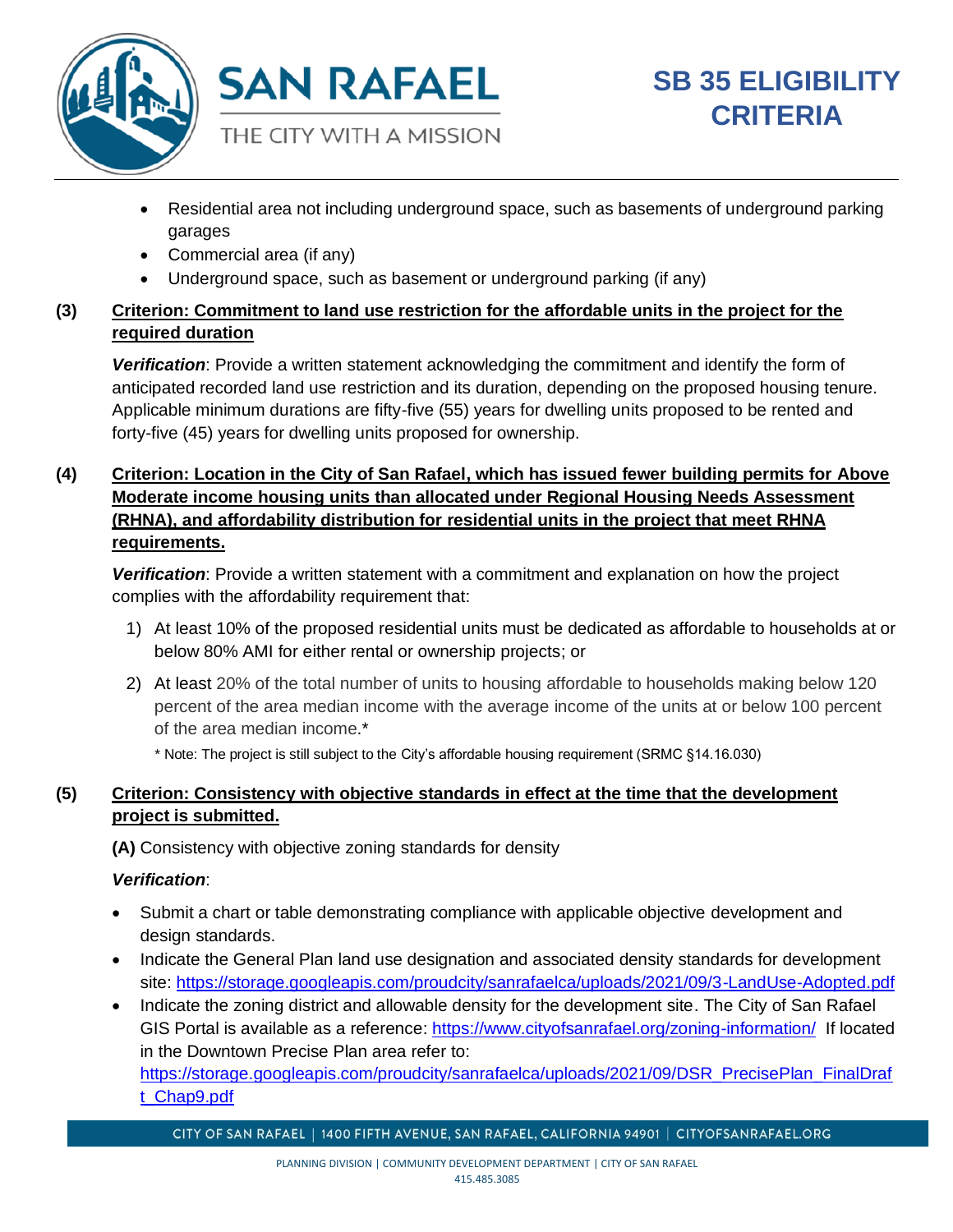

• Submit a table or spreadsheet which compares existing, proposed, and permitted/required development standards for the applicable district(s).

If the development will utilize State Density Bonus Law, indicate the following:

- Any applicable Area Plan or Specific Plan and the associated objective land use, development and design standards, and demonstrate how the development will be consistent.
- Any applicable objective design guidelines and demonstrate how the development will be consistent.
- Any other applicable municipal code provisions (signs, subdivisions, streets, hazardous materials, environmental health, etc.) and demonstrate how the development will be consistent.
- Any applicable engineering, transportation/parking, urban forestry, storm drainage and other standards and demonstrate how the development will be consistent.
- Any waivers or concessions requested to modify the objective standards.

**(B)** Inconsistency of objective standards

*Verification*: If there are any identified conflicts between the zoning, general plan or design review standards, provide justification for reconciling those discrepancies and demonstrate how the development will be consistent.

### **(6) Criterion: Site location in special zones**

### **(A)** Coastal zone

*Verification*: No Action Required. The City of San Rafael is not within the Coastal Zone [the Bay is exempt under Public Resources Code Section 30103(a)].<https://www.coastal.ca.gov/coastact.pdf>

### **(B)** Farmland

*Verification*: No Action Required. The City of San Rafael does not have any designated farmland or conservation contracts.<https://maps.conservation.ca.gov/dlrp/ciff/>

### **(C)** Wetlands

*Verification*: Document that the development would not be located on a site that has defined wetlands. <https://www.fws.gov/wetlands/data/mapper.html>

### **(D)** Fire hazard severity zone

*Verification*: Indicate the development location on the State's Fire Hazard Severity Zone Map: [https://osfm.fire.ca.gov/divisions/community-wildfire-preparedness-and-mitigation/wildland-hazards](https://osfm.fire.ca.gov/divisions/community-wildfire-preparedness-and-mitigation/wildland-hazards-building-codes/fire-hazard-severity-zones-maps/)[building-codes/fire-hazard-severity-zones-maps/](https://osfm.fire.ca.gov/divisions/community-wildfire-preparedness-and-mitigation/wildland-hazards-building-codes/fire-hazard-severity-zones-maps/)

### **(E)** Hazardous waste site

*Verification*: Identify any Hazardous Waste and Substance history on the site using the resources below; a narrative and screen captures of map resources is preferred: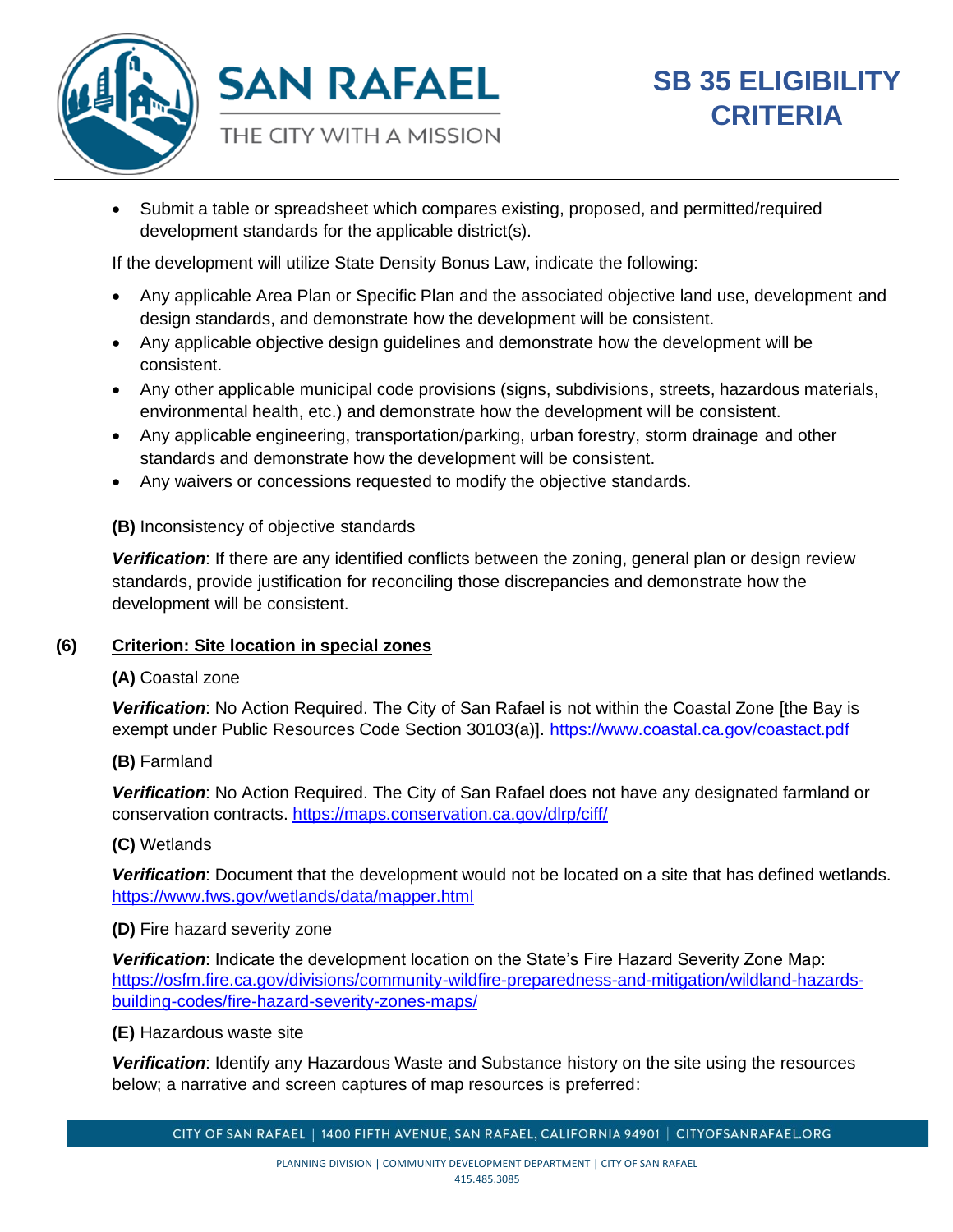

- EnviroStor:<https://www.envirostor.dtsc.ca.gov/public/>
- GeoTracker:<https://geotracker.waterboards.ca.gov/>
- Cortese List:<http://calepa.ca.gov/SiteCleanup/CorteseList/>

### **(F)** Earthquake Fault Zone

*Verification*: Indicate the development location on a delineated earthquake fault zone map: <https://maps.conservation.ca.gov/cgs/EQZApp/> or submit evidence of compliance with seismic protection codes.

**(G)** Special flood hazard area

*Verification*: Indicate the development location on a flood plain map promulgated by the Federal Emergency Management Agency:<https://msc.fema.gov/portal/search#searchresultsanchor> or submit a copy of a letter of map revision or a flood plain development permit.

**(H)** Regulatory floodway

*Verification*: Indicate the development location on a floodway map promulgated by the Federal Emergency Management Agency:<https://msc.fema.gov/portal/search#searchresultsanchor> or submit a copy of a no-rise certification.

**(I)** Natural community conservation plan

*Verification*: No action required. There are no adopted NCCPs in the City of San Rafael: <https://nrm.dfg.ca.gov/FileHandler.ashx?DocumentID=68626&inline>

**(J)** Habitat for protected species

*Verification*: Provide documentation that the development would not affect habitat for protected species identified as candidate, sensitive, or species of special status.

**(K)** Conservation easement

*Verification*: No action required. The City of San Rafael does not contain any lands under conservation easement.

### **(7) Criterion: Site with existing housing or historic significance (none of the following shall apply)**

**(A)** Demolition of rent- or price-controlled housing or housing occupied within the past ten years

**(B)** Site was used previously for housing that was occupied by tenants that was demolished within ten years of the application submittal

*Verification*: Document the history of the development site (e.g., buildings, occupancy, deed restrictions, rent control status, and demolition) to demonstrate the development would not affect these types of housing.

**(C)** Demolition of a historic structure that was placed on a national, state, or local historic register

*Verification*: Document that the development site is not listed on a national, state or local historic register and/or would not require the demolition of a historic structure according to these official listings:

CITY OF SAN RAFAEL | 1400 FIFTH AVENUE, SAN RAFAEL, CALIFORNIA 94901 | CITYOFSANRAFAEL.ORG